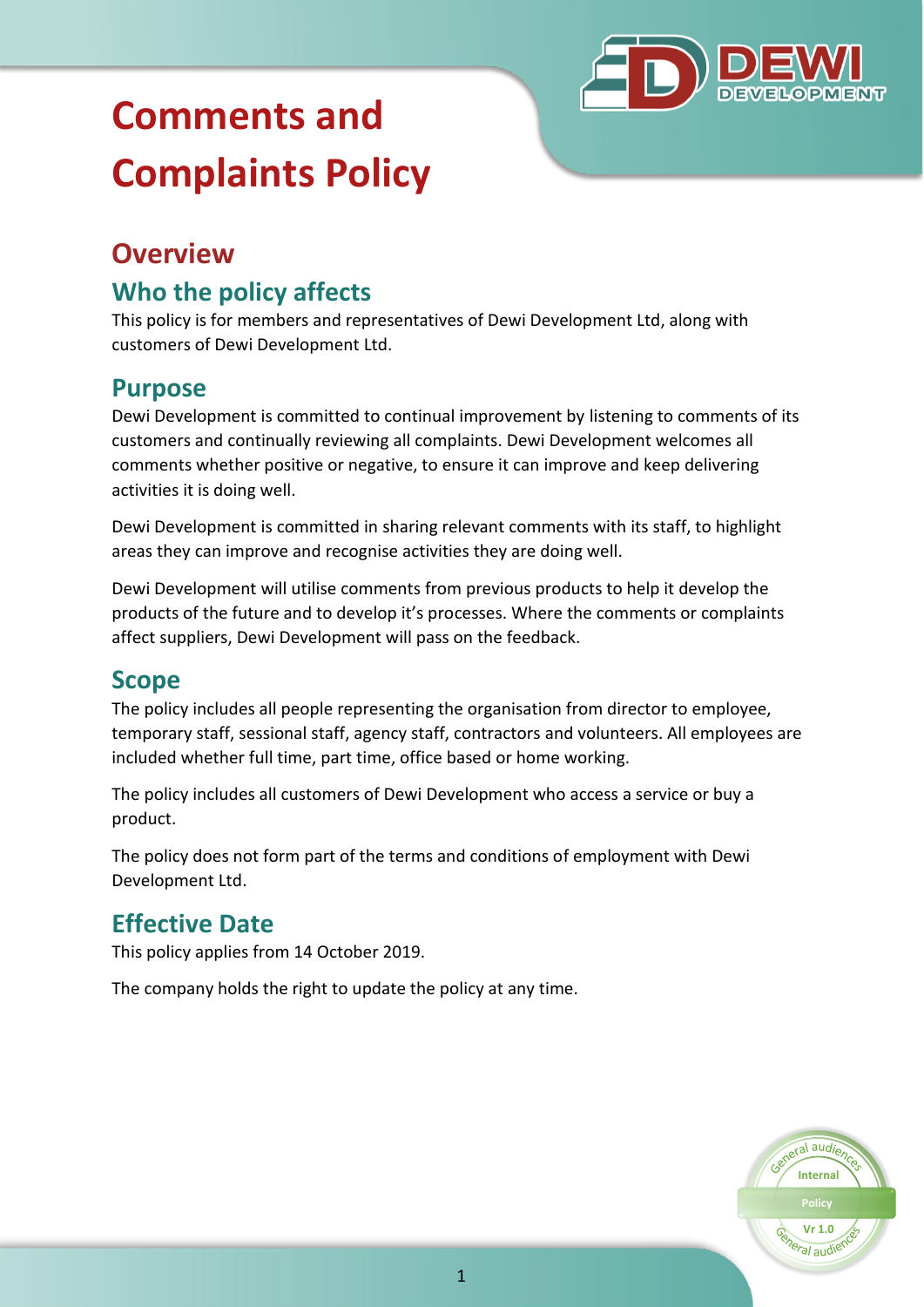# **Policy**

#### **1. Comments**

- 1.1. Dewi Development welcomes all comments about its products and service. These comments may be positive or negative.
- 1.2. Dewi Development where viable will acknowledge comments.
- 1.3. Comments that highlight a staff member has performed exceptionally well, will be shared with the staff member.
- 1.4. Comments that show a staff member has potentially not performed as well as expected will be passed to their manager. The manager will then follow this up with a discussion and support.
- 1.5.Comments that show a service or staff member are not delivering a consistent high standard, will be assigned to an appropriate manager to investigate.
- 1.6. Comments provided either verbally or in a written form, may be used to promote Dewi Developments products or services, where the provider has not removed consent.
- 1.7. Comments may be shared on branded materials with the individuals name, company, position and date of comment, or may be shared anonymously.
- 1.8. Comments that are utilised to promote the business, can be removed on request from the provider, where they can prove they made the comment. Comments that have been used in printed documents, will be removed during the next print run. All existing copies of printed materials will be utilised unless comments breach the law or impact the reputation of Dewi Development.
- 1.9. Comments about the service, a particular course type or a product, will be utilised to support the design of future courses, services or products.

## **2. Complaints**

- 2.1. A compliant raises a concern where the individual does not feel that the service or product meets the expectations of the individual.
- 2.2. A compliant will initially be handled through discussion with the individual, to understand their concerns and to see whether the discussion highlights different perspectives that can be resolved.
- 2.3. Where a discussion does not resolve the compliant, the complaint will be handled through a formal process.
- 2.4. The formal process will be started by the complaint being provide in writing, either by post, e-mail or documented with staff member and signed by the complainant as accurate reflection of the complaint.
- 2.5. The initiation of the formal process will identify the content of the complaint and what the individual's expectations are from raising the complaint. Where the individual's expectations are not realistic, the individual will be informed, so a more realistic expectation can be agreed or to see if it is app to take the complaint forward. The expectation of unrealistic outcome does not stop the compliant being taken forward.
- 2.6. The procedure for managing the complaint, includes:
	- 2.6.1. A manger will be assigned to investigate the compliant.
	- 2.6.2. The complaint acknowledged within 5 workings days.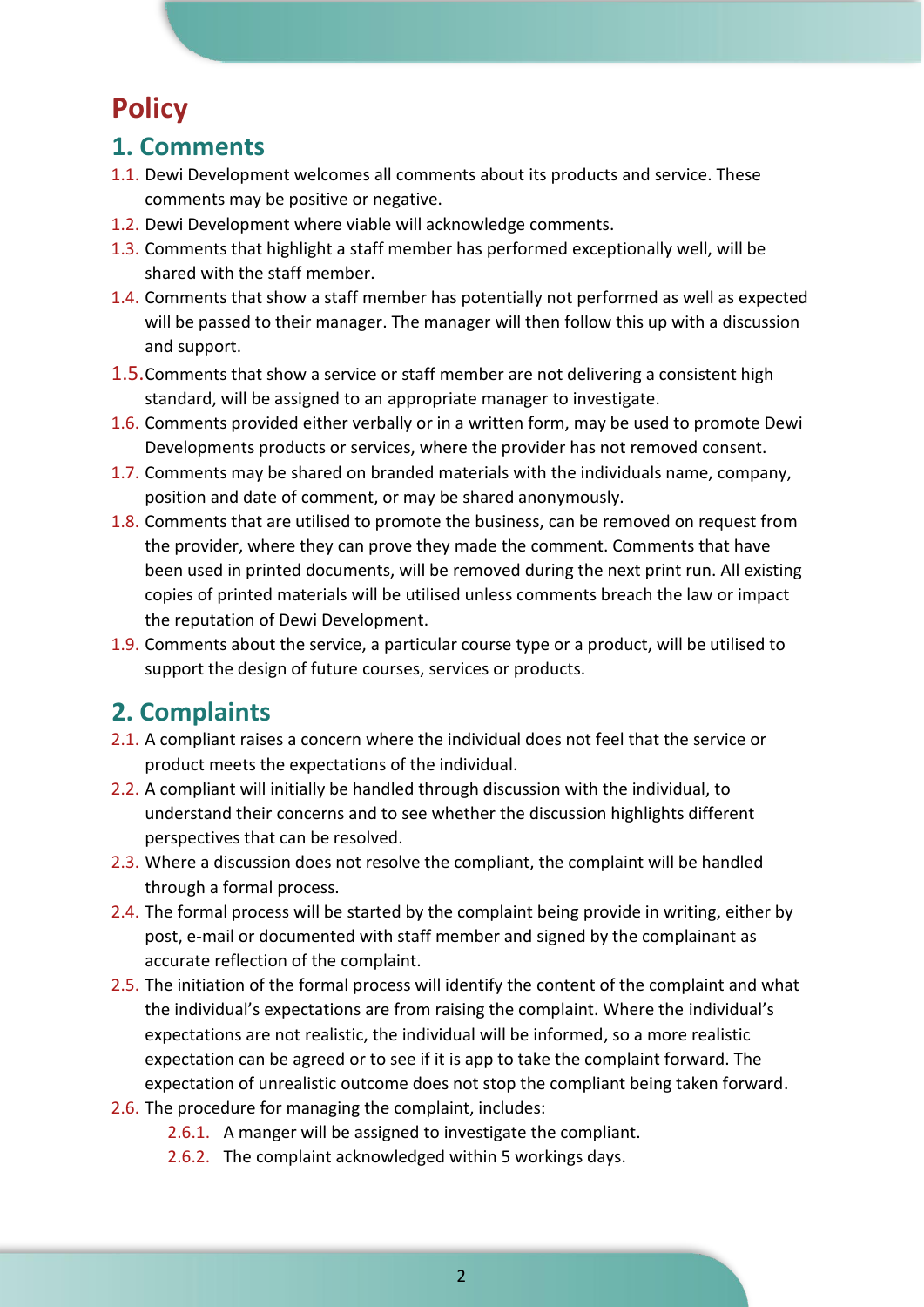- 2.6.3. The complaint will be investigated within 20 working days. Where the complexity of the case cannot be managed in this time frame, the complainant will be informed.
- 2.6.4. The complaint will be informed of the outcome within 5 working days of the investigation conclusion.
- 2.6.5. If the individual is not satisfied with the conclusion, they can follow the appeals process.
- 2.6.6. The outcome of the complaint will be shared with the management team. They will review if there is any impact to processes, products, services or staffing and implement a plan to address the impacts.

#### **3. Appeals**

- 3.1. An appeal can be launched by an individual impacted by the outcome of a complaint.
- 3.2. An individual should raise an appeal within 5 working days of notification of the complaint outcome.
- 3.3. The procedure for managing the appeal include:
	- 3.3.1. Appointment of senior manager to review the appeal.
	- 3.3.2. Notification to parties involved that appeal has be received.
	- 3.3.3. The appeal will be reviewed in 20 working days. In some cases, due to the complexity of the appeal, 20 working days may not be sufficeint, in which case Dewi Development will inform all parties.
	- 3.3.4. The outcome of the appeal will be notified to appropriate parties, including the appellant, within 5 working days of the outcome.

## **4. Data**

- 4.1. Where a complaint is relating to data, the investigation will link with Privacy Policy.
- 4.2. Where a complaint identifies a possible breach to the use of personal data, Dewi Development will inform the Information Commissions Office (ICO) within 72 hours of the possible breach and will keep them updated with the outcome of the investigation.
- 4.3. Where a concern impacts on company hosting the data, Dewi Development will inform 1&1IONOS of the complaint and its outcome.
- 4.4. Where the complaint finds concern with the hosting company, Dewi Development will log a complaint with 1&1IONOS and review hosting agreement with the provider.

## **5. Training Delivery**

- 5.1. A complaint regarding the delivery of training may be notified to Nuco Training, as the awarding centre for Dewi Development's accredited courses.
- 5.2. If the concern impacts the internal verification of Dewi Development, the assessment process or Dewi Development's reasonable adjustments, it will notify Nuco Training of the complaint and the outcome.
- 5.3. Where Dewi Development identifies an independent person should carry out the investigation of its training, it may request that Nuco Training provide this independent review.
- 5.4. Where a complainant feels the outcome of a training complaint is not sufficient or they are not happy with an assessment decision, they can request the complaint is referred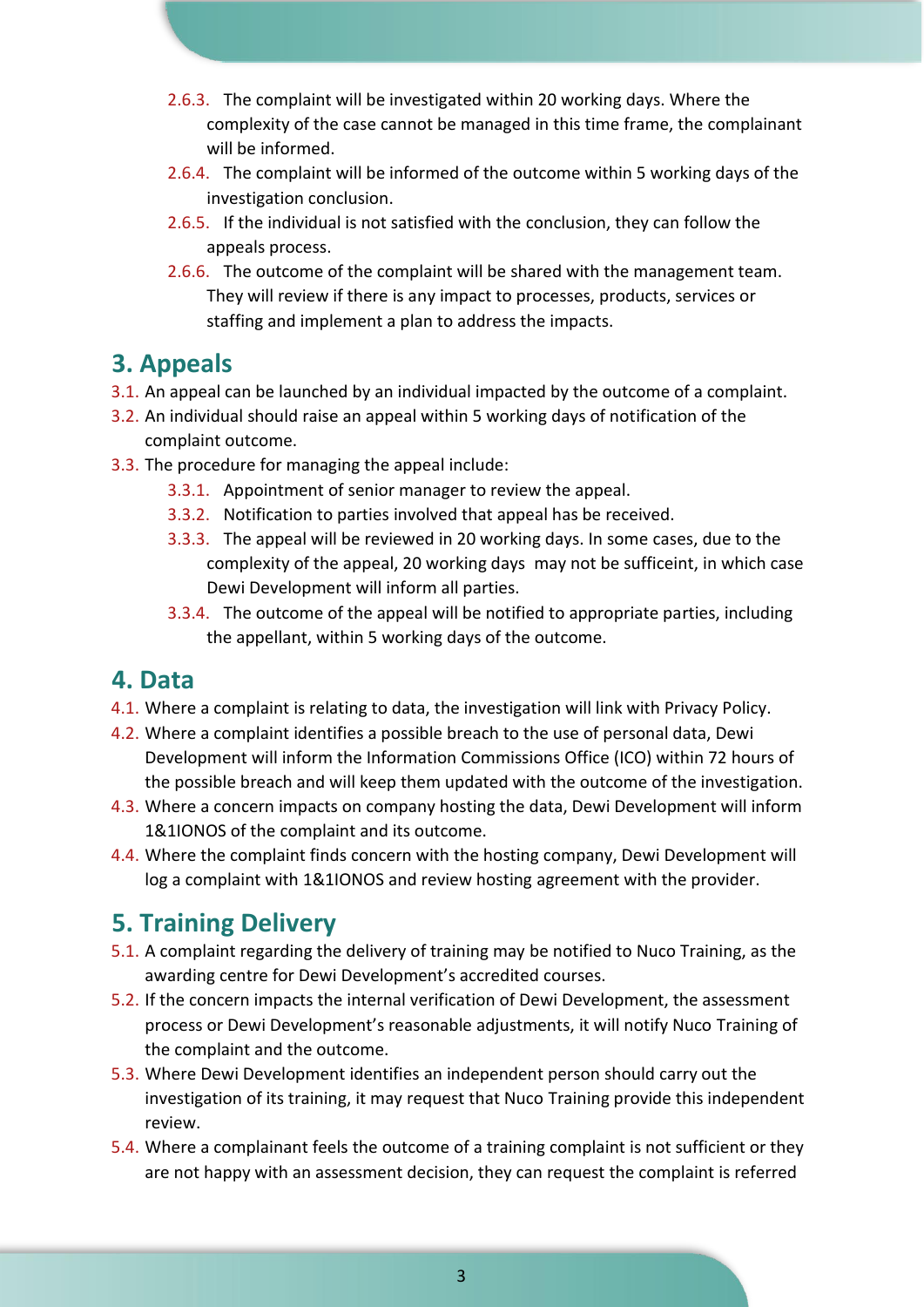to Nuco Training. It should be noted that Nuco Training will review the process and will not themselves change an assessment decision.

#### **6. Records**

6.1. Dewi Development will keep records of comments, complaints and appeals for 6 years from date of completion.

#### **7. Fees**

7.1. Dewi Development reserves the write in exceptional circumstances where it is deemed the complaint was frivolous or vexatious, to charge the complaints or appellants a fee for the administration and personnel costs of carrying out the investigation and reviews related to the complaint.

#### **8. Review**

- 8.1. The policy will be reviewed on a yearly base or where a concern identifies the policy needs updating.
- 8.2. The policy will be monitored on its ability to support dealing with comments and complaints.

# **Compliance**

Where comments or complaints highlight a staff member has acted improperly or breached Dewi Developments policy, the staff member may be subject to disciplinary action or possibly dismissal within the laws of the country.

# **Related Legislation**

**◯** Data Protection Act 2018

# **Definitions**

| <b>Term</b>          | <b>Definition</b>                                                    |
|----------------------|----------------------------------------------------------------------|
| Comment              | Feedback received from a customer or employee either verbally        |
|                      | during personal interaction, over voice communication or in          |
|                      | voicemails and written on review sites, in evaluation forms, through |
|                      | chat features or through letters.                                    |
| Complaint            | A concerned received from a customer where a product or service      |
|                      | has not been delivered to satisfactory level.                        |
| <b>Nuco Training</b> | The Training Centre who Dewi Development registers accredited        |
|                      | courses. They act as Training Centre registered with the Awarding    |
|                      | Body FAA (First Aid Awards).                                         |
| FAA                  | First Aid Awards is the awarding body registered with Ofqual, who    |
|                      | issue the certificates for accredit courses delivered by Dewi        |
|                      | Development through the registered training centre Nuco Training.    |